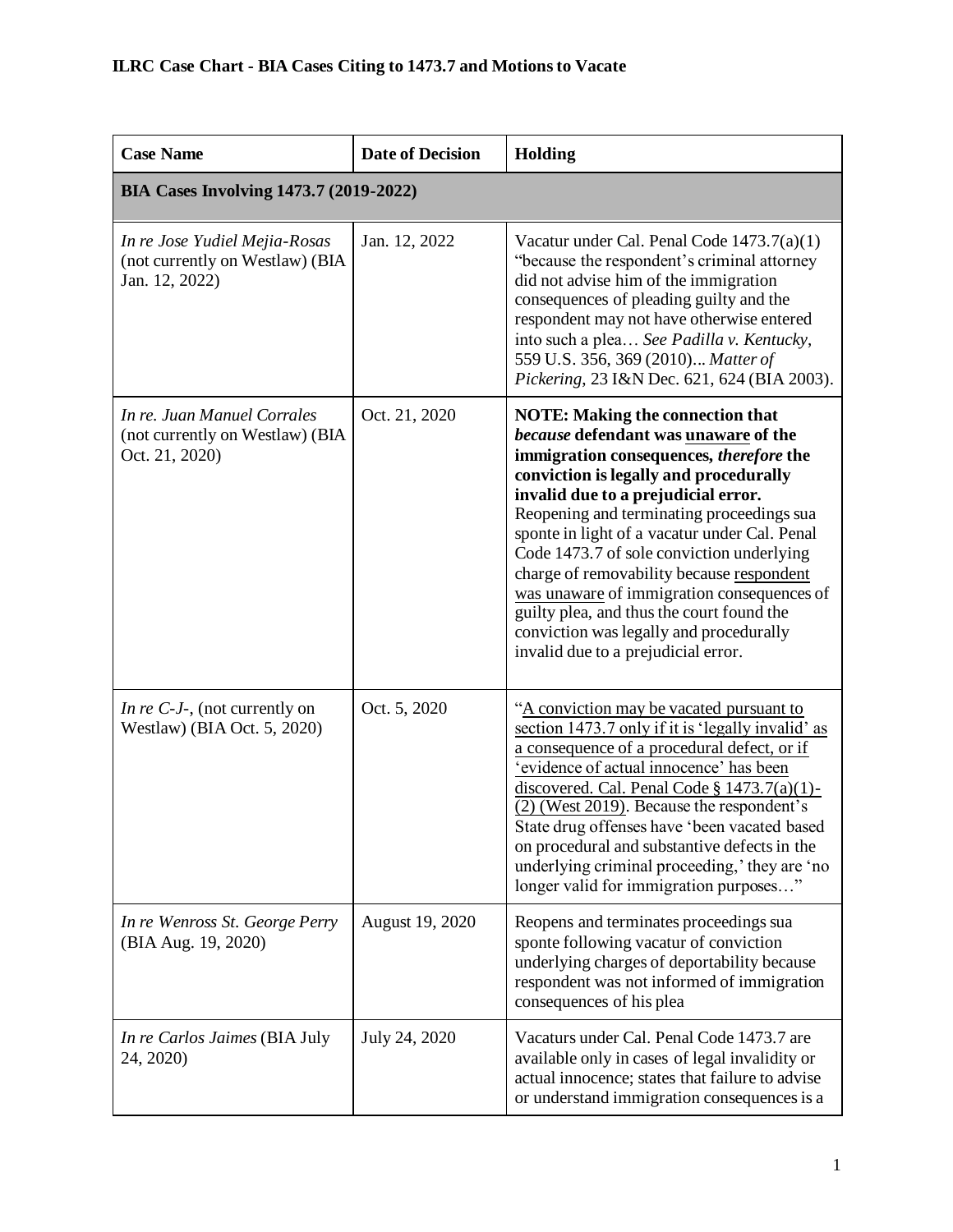|                                                                                                   |                | substantive and/or procedural defect that<br>vitiates a conviction, not a vacatur to avoid<br>immigration consequences.                                                                                                                                                                                                                                                                                                                                                                                                                                                                                                                                                                                                                                                                                                                                                              |
|---------------------------------------------------------------------------------------------------|----------------|--------------------------------------------------------------------------------------------------------------------------------------------------------------------------------------------------------------------------------------------------------------------------------------------------------------------------------------------------------------------------------------------------------------------------------------------------------------------------------------------------------------------------------------------------------------------------------------------------------------------------------------------------------------------------------------------------------------------------------------------------------------------------------------------------------------------------------------------------------------------------------------|
| In re Antonio Antunez Delgado,<br>BIA April 17, 2020)                                             | April 29, 2020 | Rejects DHS argument that conviction<br>remained valid for immigration purposes<br>because state court order vacating conviction<br>was drafted by respondent's attorney. Cal.<br>Penal Code § 1473.7 is available only in cases<br>of legal invalidity or actual innocence.<br>"Failure to advise or understand immigration"<br>consequences is a substantive and/or<br>procedural defect that vitiates a conviction,<br>not a vacatur to avoid immigration<br>consequences."<br>History: "The legislative history of Cal. Penal<br>Code § 1473.7, reflects that the purpose of<br>this section was to fill a ap in California<br>criminal procedure to allow defendants no<br>longer in custody to challenge the legal<br>validity of their criminal convictions"<br>NOTE: says the history shows that 1473.7<br>relies on the Supreme Court's decision in<br>Padilla v. Kentucky. |
| In re $C$ -H-C-, (BIA March 30,<br>2020)                                                          | March 30, 2020 | Holding that vacaturs under Cal. Penal Code<br>1473.7 must be given effect for immigration<br>purposes because it requires a procedural or<br>substantive defect in underlying criminal<br>proceedings.                                                                                                                                                                                                                                                                                                                                                                                                                                                                                                                                                                                                                                                                              |
| In re Leni Margarita Saco<br>Cotito a.k.a. Leni Margarita<br>Cosey, 2020 WL 1169206 (BIA<br>2020) | Jan. 6, 2020   | The respondent was "no longer considered<br>convicted of, and not removable based on, an<br>aggravated felony" for his H&S $\S 11360(a)$<br>conviction because it had been vacated<br>pursuant to PC § 1473.7, and this statute<br>"applies in cases of legal invalidity or actual<br>innocence."<br>In contrast, the respondent's W&I $\S$<br>$10980(c)(2)$ conviction that had been vacated<br>under PC $\S$ 1203.43 was still a "conviction"<br>for Federal immigration purposes because it<br>was deemed a "rehabilitative statute" by the<br>Ninth Circuit. Lopez v. Sessions, 901 F.3d<br>1071, 1075 (9th Cir. 2018).<br>Court reopened and remanded for<br>consideration of the relief he was newly<br>eligible now that his 11360(a) conviction had<br>been vacated.                                                                                                         |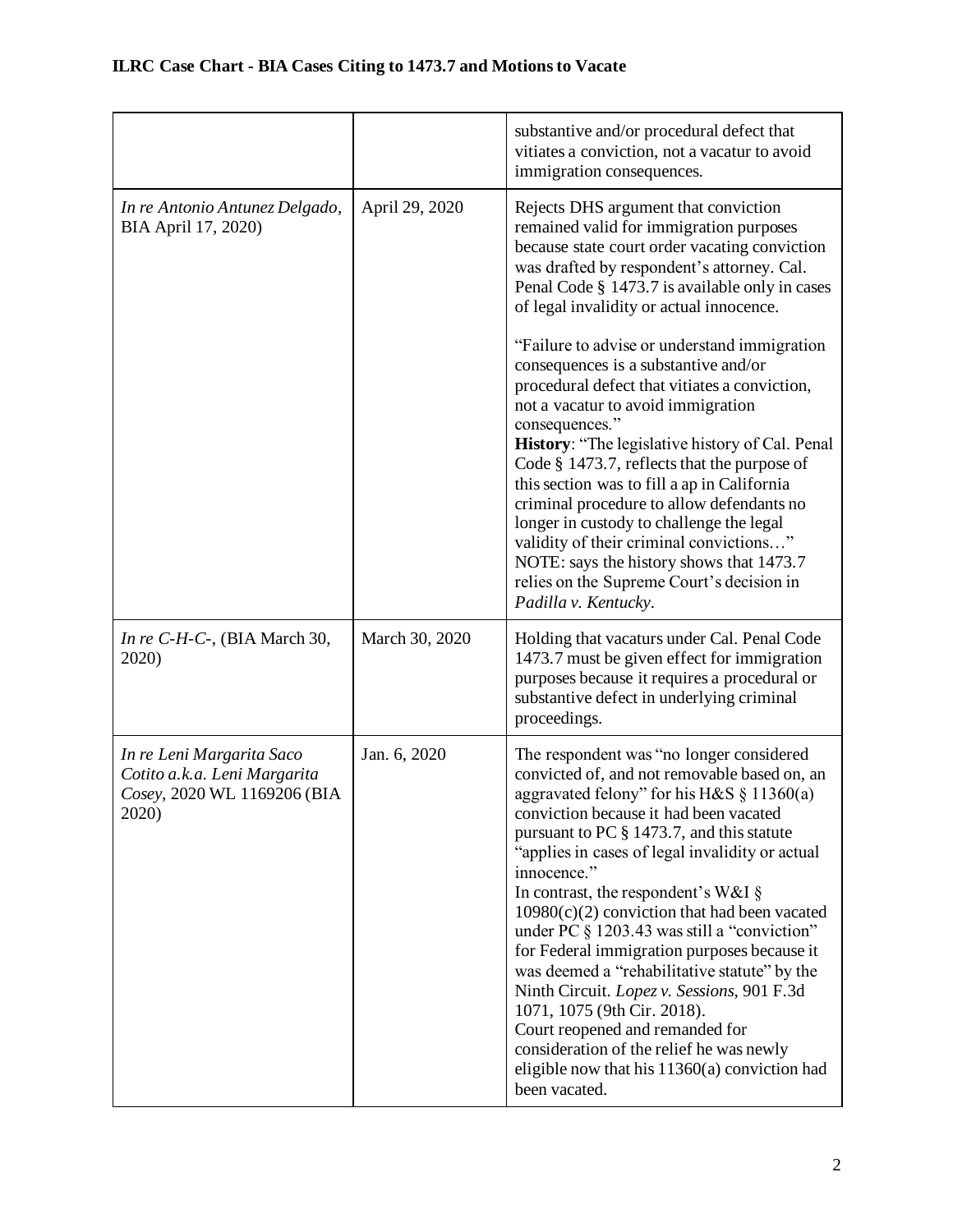| In re Elpidio Mendoza Sotelo,<br>2019 WL 8197756 (BIA 2019)                                 | December 23, 2019 | The respondent's conviction for possession of<br>a narcotic controlled substance under H&S<br>11350A was vacated under PC 1473.7 in<br>2018. "A vacatur under California Penal Code<br>§ 1473.7 is available only in cases of legal<br>invalidity or actual innocence. See, e.g.,<br>People v. Perez, 19 Cal. App. 5th 818, 826<br>(Ct. App. 2018)." Thus "this conviction no<br>longer remains valid for immigration<br>purposes. See Padilla v. Kentucky; Matter<br>of Marquez Conde, 27 I&N Dec. 251 (BIA<br>2018) (reaffirming the Board's holding in<br>Matter of Pickering, 23 I&N Dec. 621 (BIA<br>$2003)$ ."<br>Because the other CS conviction had only<br>been vacated under 1203.43, though, he was<br>still inadmissible and ineligible for AOS.                                                                             |
|---------------------------------------------------------------------------------------------|-------------------|------------------------------------------------------------------------------------------------------------------------------------------------------------------------------------------------------------------------------------------------------------------------------------------------------------------------------------------------------------------------------------------------------------------------------------------------------------------------------------------------------------------------------------------------------------------------------------------------------------------------------------------------------------------------------------------------------------------------------------------------------------------------------------------------------------------------------------------|
| In re. Ernesto Rios Rodriguez,<br>2019 WL 7859271 (BIA 2019)<br>Board Member Earle B. Wilso | December 2, 2019  | "Nonetheless, while the California criminal<br>court record here does not indicate the<br>specific reason for the California court's<br>action, it appears to the Board that a vacatur<br>under CAL. PENAL CODE $\S$ 1473.7(a)(1) is<br>available only in cases of legal invalidity or<br>actual innocence.2 See Padilla v. Kentucky,<br>559 U.S. 356 (2010); Matter of Marquez<br>Conde, 27 I&N Dec. 251 (BIA 2018); see<br>also Matter of Pickering, 23 I&N Dec. 621<br>(BIA 2003) (holding that if a court vacates an<br>alien's conviction because of a procedural or<br>substantive defect, rather than for reasons<br>solely related to rehabilitation or immigration<br>hardships, the conviction is eliminated for<br>immigration purposes), rev'd on other<br>grounds, Pickering v. Gonzales, 465 F.3d 263<br>(6th Cir. 2006)." |
| In re. Arutyun Demirchyan,<br>2019 WL 7168795 (BIA 2019)<br>Board Member Edward R. Grant    | October 31, 2019  | "While the motion materials do not indicate"<br>the specific reason for the state court's action,<br>it appears to the Board that vacatur under Cal.<br>Pen. Code § 1473.7 is available only in cases<br>of legal invalidity or actual innocence."<br>(quoting verbatim the text of the amended<br>1473.7)<br>"Accordingly, it appears that the court vacated<br>the respondent's convictions due to a legal<br>infirmity. See Matter of Pickering, 23 I&N<br>Dec. 621 (BIA 2003)."                                                                                                                                                                                                                                                                                                                                                      |
| In re Daniel Jose Torres (BIA                                                               | May 31, 2019      | The motion to vacate the robbery conviction                                                                                                                                                                                                                                                                                                                                                                                                                                                                                                                                                                                                                                                                                                                                                                                              |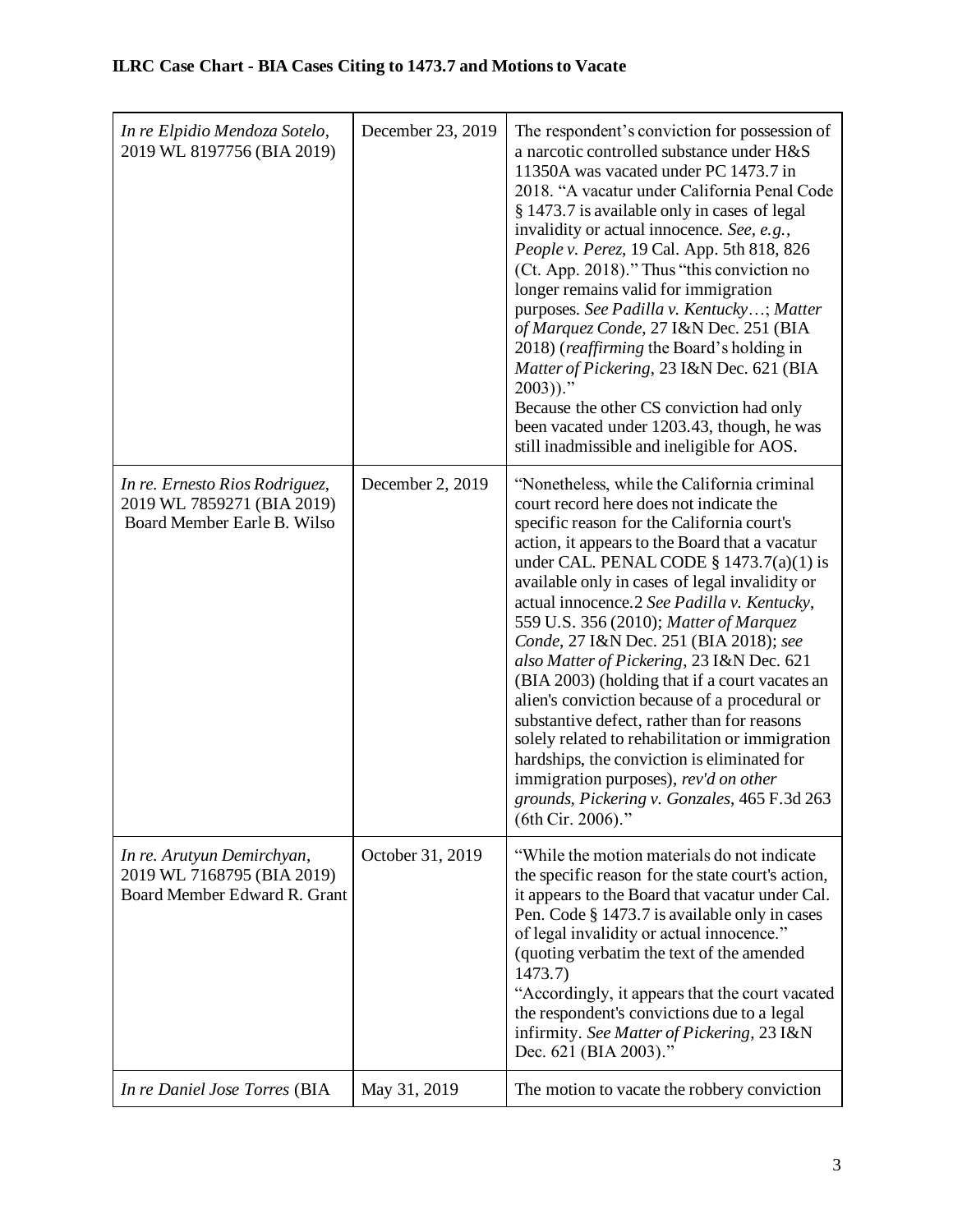| May 31, 2019)                                                                                  |                   | pursuant to PC § 1473.7 was "due to<br>procedural and legal invalidity."<br>"It appears to us that vacatur under CAL.<br>PENAL CODE § 14737 is available only in<br>cases of legal invalidity or actual innocence.<br><i>Id.</i> Consequently, the respondent may no<br>longer be removable as charged. See Matter of<br>Pickering, 23 I&N Dec 621 (BIA 2003)."                                                                                                                                                                                                                                                                                                                                                                                                                                                            |
|------------------------------------------------------------------------------------------------|-------------------|----------------------------------------------------------------------------------------------------------------------------------------------------------------------------------------------------------------------------------------------------------------------------------------------------------------------------------------------------------------------------------------------------------------------------------------------------------------------------------------------------------------------------------------------------------------------------------------------------------------------------------------------------------------------------------------------------------------------------------------------------------------------------------------------------------------------------|
| In re Erick Javier Villatoro<br>Padilla (BIA May 15, 2019)                                     | May 15, 2019      | The PC $\S 245(a)(2)$ conviction with 5 year<br>sentence was vacated pursuant to PC §<br>1473.7.<br>"However, the docket sheet further indicates<br>that his conviction and sentence were<br>dismissed in the furtherance of justice."<br>The record did not reveal why the conviction<br>was dismissed. Under Ninth Circuit precedent<br>the government bears the burden of proving<br>whether the conviction was dismissed or<br>vacated for immigration hardship purposes or<br>for substantive reasons, Nath v Gonzales, 467<br>F.3d 1185, 1189 (9th Cir. 2006); Cardoso-<br>Tlaseca v. Gonzales, 460 F.3d 1102, 1107<br>(9th Cir 2006), and since DHS did not present<br>evidence of the underlying order, they did not<br>meet their burden.<br>Thus, the BIA held respondent was no longer<br>removable as charged. |
| In re Jose Valencia-Mata (BIA<br>April 19, 2019)                                               | April 19, 2019    | Finding that because the conviction had been<br>vacated under PC § 1473.7, it no longer<br>rendered the respondent ineligible for<br>cancellation of removal, and remanded the<br>case for further consideration of his<br>cancellation case.                                                                                                                                                                                                                                                                                                                                                                                                                                                                                                                                                                              |
| <b>Remanding for Consideration</b><br>of 1473.7 effect                                         |                   |                                                                                                                                                                                                                                                                                                                                                                                                                                                                                                                                                                                                                                                                                                                                                                                                                            |
| In re Ahmed Hamdy Elamary,<br>(BIA May 6, 2020)                                                | May 6, 2020       | Remanding for further consideration of<br>whether vacated conviction remained valid for<br>immigration purposes in light of intervening<br>order from criminal court clarifying that<br>proceedings were reopened on due process<br>grounds.                                                                                                                                                                                                                                                                                                                                                                                                                                                                                                                                                                               |
| BIA Cases Involving 1473.7 (pre-2019)                                                          |                   |                                                                                                                                                                                                                                                                                                                                                                                                                                                                                                                                                                                                                                                                                                                                                                                                                            |
| In re. Albert Limon Castro,<br>2018 WL 8333468 (BIA 2018)<br><b>Board Member Adkins-Blanch</b> | December 28, 2018 | <b>NOTE:</b> This is the same language used in<br>post-2019 decisions.<br>"While the state court's order does not                                                                                                                                                                                                                                                                                                                                                                                                                                                                                                                                                                                                                                                                                                          |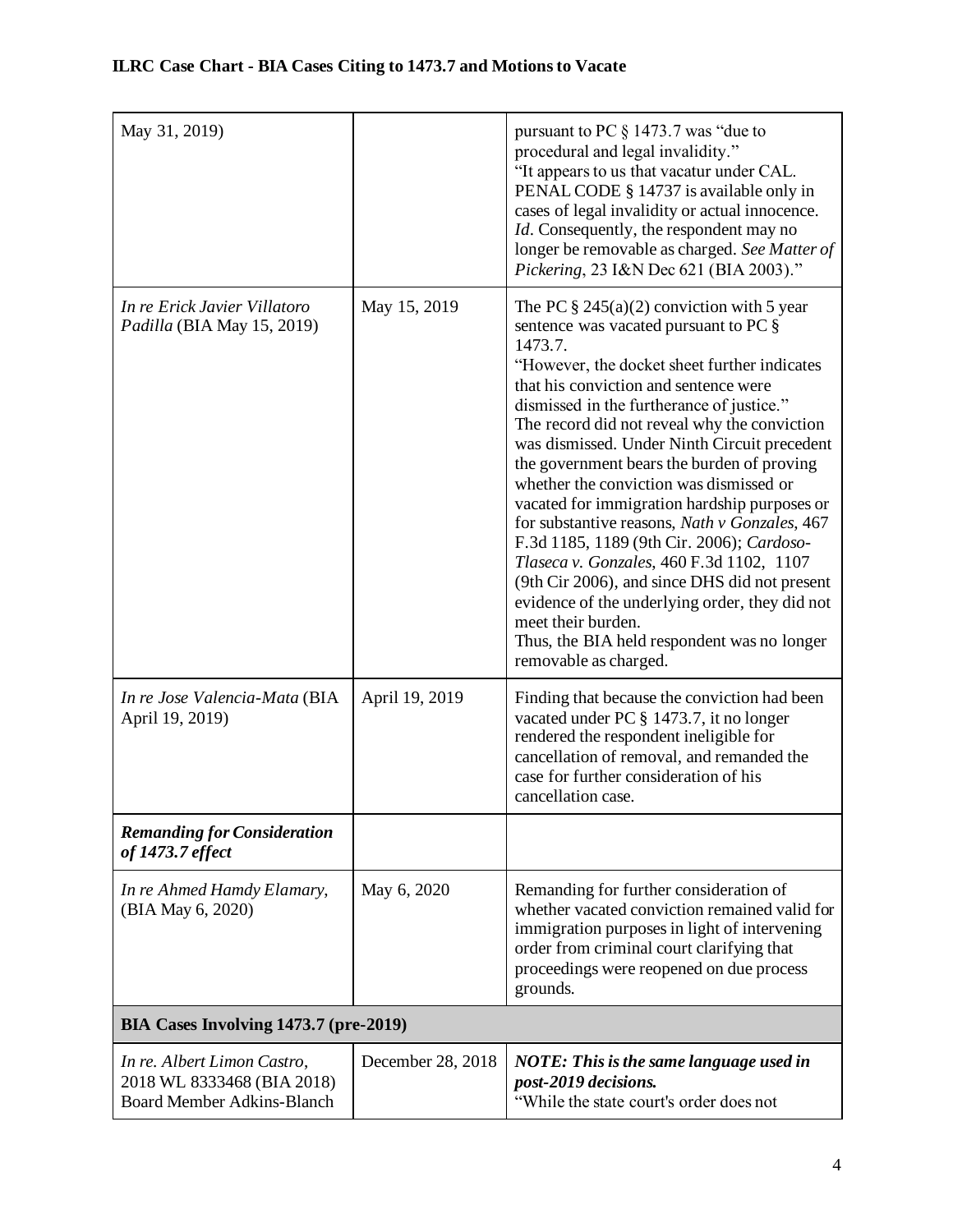|                                                                                                           |                  | indicate the specific reason for the state<br>court's action, it appears to the Board that<br>vacatur under CAL. PENAL CODE § 1473.7<br>is available only in cases of legal invalidity or<br>actual innocence. See Padilla v. Kentucky,<br>559 U.S. 356 (2010); Matter of Marquez<br>Conde, 27 I&N Dec. 251 (BIA 2018); Matter<br>of Pickering, 23 I&N Dec. 621 (BIA 2003)."                                                                          |
|-----------------------------------------------------------------------------------------------------------|------------------|-------------------------------------------------------------------------------------------------------------------------------------------------------------------------------------------------------------------------------------------------------------------------------------------------------------------------------------------------------------------------------------------------------------------------------------------------------|
| In re. Jose Jesus Arredondo<br>Gomez, 2018 WL 3007175<br>(BIA 2018) Board Member John<br>Guendelsberger   | October 19, 2018 | "The respondent's motion to vacate under<br>California Penal Code § 1473.7 based on due<br>process violations. Given the evidence<br>presented, we find that the respondent's<br>vacated convictions may not be considered<br>convictions for immigration purposes."<br>Matter of Adamiak, 23 I&N Dec. 878 (BIA<br>2006); Matter of Pickering, 23 I&N Dec. 621<br>$(BIA 2003).$ "                                                                     |
| In re Jose Pablo Hernandez<br>Valdez a.k.a. Jose Hernandez,<br>2018 WL 4611530 (BIA 2018)                 | July 18, 2018    | Respondent's H&S 11377(a) conviction was<br>vacated and his plea withdrawn pursuant to<br>PC § 1203.43 and 1473.7. The BIA referred to<br>this as a "nullified conviction" and granted the<br>motion to reopen and remanded to the IJ for<br>further consideration of the respondent's AOS<br>application.                                                                                                                                            |
| In re. Oscar George Thetford,<br>2017 WL 4418352 (BIA 2017)<br><b>Board Member John</b><br>Guendelsberger | July 17, 2017    | <b>NOTE: This and other decisions use the</b><br>"legal invalidity" language and not the<br>constitutional defect or IAC language.<br>"The respondent has filed a motion with<br>evidence reflecting that a state criminal court<br>vacated the respondent's conviction as legally<br>invalid under Cal. Penal. Code § 1473.7. See<br>generally Matter of Pickering, 23 I&N Dec.<br>621 (BIA 2003); Matter of Chavez, 24 I&N<br>Dec. 272 (BIA 2007)." |

| CA Motion to Vacate but No Reference to 1473.7                                                                    |                |                                                                                                                                                                                                                                                                                                                                    |
|-------------------------------------------------------------------------------------------------------------------|----------------|------------------------------------------------------------------------------------------------------------------------------------------------------------------------------------------------------------------------------------------------------------------------------------------------------------------------------------|
| In Re: Victor Enrique Moran<br>A.K.A. Victor Rivera, 2019 WL<br>5086717 (BIA) Board Member<br>Molly Kendall Clark | Sept. 17, 2019 | "The respondent has also submitted the order"<br>of that court dated April 3, 2019, granting his<br>motion to vacate his plea or sentence due to<br>prejudicial error damaging his ability to<br>meaningfully understand and knowingly<br>accept the actual immigration consequences,<br>and the order of that court dated May 29, |